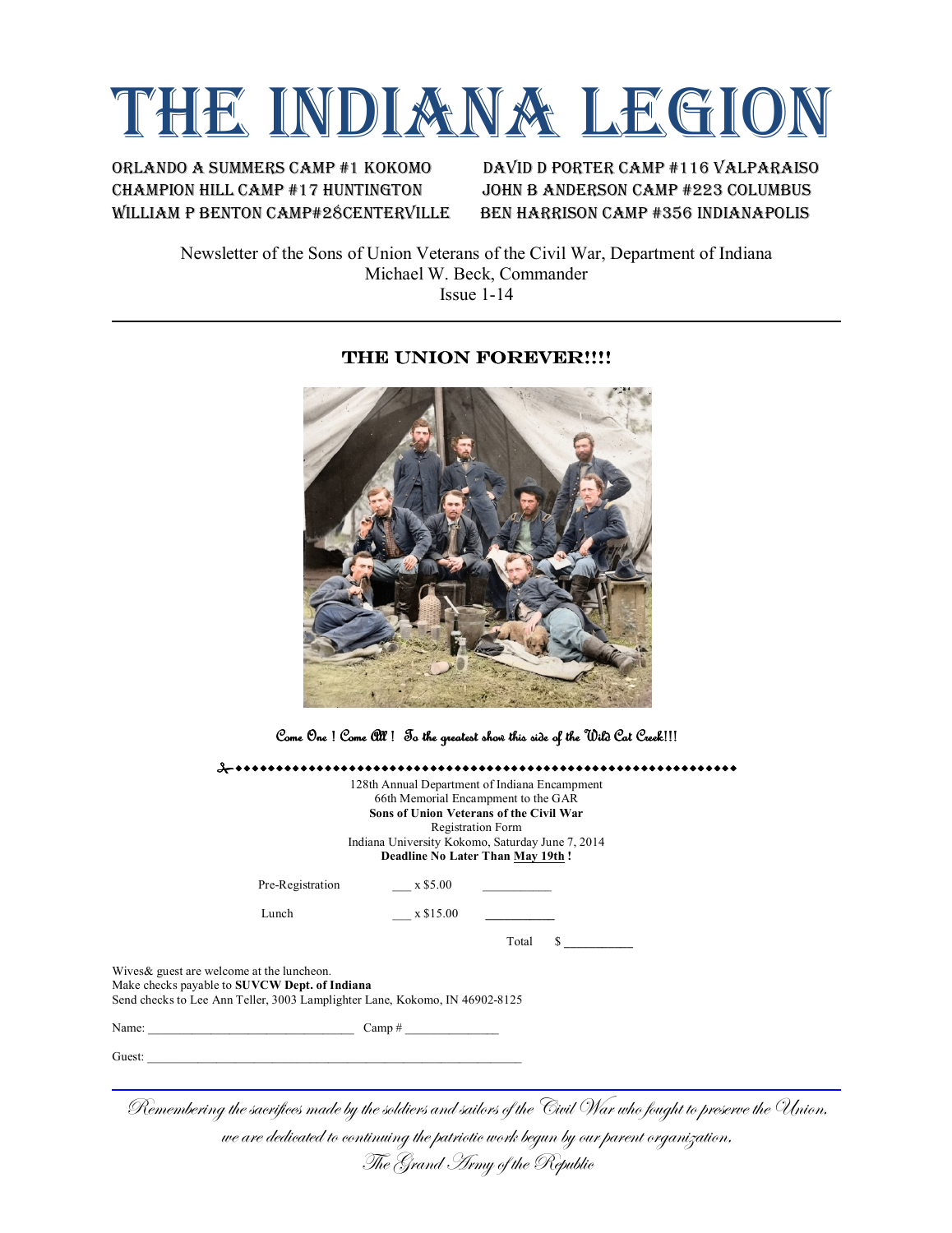#### *The Indiana Legion* – Issue 1-14

\*Please don't wait till the last minute. You'll want a ring side seat for all the spitting, jawing, fighting, and fussing! A good time is guaranteed everyone!

#### **Directions for Indiana University Kokomo**

#### **Kokomo now has a bypass US 31. The way into Kokomo from the north and south is US 931. You must exit US 31 to follow US 931. US 931 is the old route of US 31. Many people continue to complain the signage for this is not clearly marked. So be alert**

From any direction take US 931 to Lincoln. (In Kokomo US 31 is now called US 931. South and North of Kokomo be sure to take the US 931 Exit off US 31.) Lincoln is North of IN 26 and South of US 35 & IN 22. Turn West on Lincoln to Washington. Turn North on Washington: just past Cossells Landscaping on right; turn right. You are on IUK property (2300 S. Washington). Stay right at first stop sign. At second stop sign turn left. Park in lot on right. Enter the Kelly Student Center. If you keep turning right within the building you will find us. We will be near the cafeteria.

\*\*\*\*\*\*\*

News from the Department that handles the money. - G. Young – Treasurer



"Brothers!! Unlike some national governments near and dear to us the Department of Indiana is in the black!! (Of course, we don't have to bear the burden of a Congress to run this organization.) As of the printing of this newsletter the Department of Indiana is holding firm at \$6995.00. Please note that \$598.86 is money belonging to the Allied Orders.

\*\*\*\*\*\*\*

On Sale – Still! Sons of Veterans – Department of Indiana Badges.

These 'sharp looking' badges are of bright red bordered with gold. They are like those adopted and issued by the various departments over 100 years ago. The look sharp on hats (slouch or kepi) and look equally dashing on blazers or suit coats. The cost is a miniscule \$6.00 per badge. Send your check (or cash) to Gib Young, 2004 Hunters Ridge Dr. Huntington, Indiana 46750.

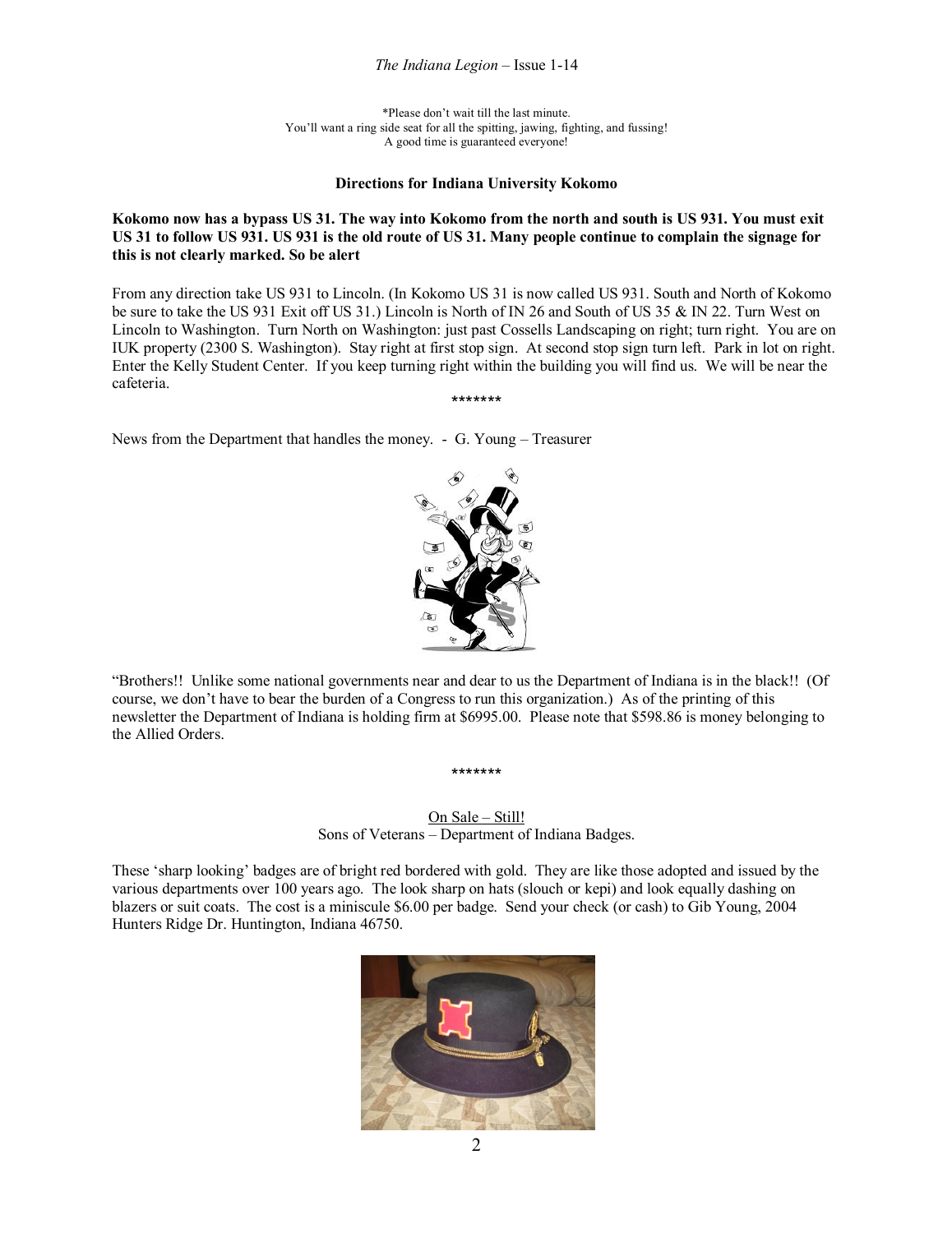## **Dates for the Calendar**

May 30, 2014 – Illumination Ceremony, Slack Park, Huntington about 8:45 pm

June  $7<sup>th</sup> 2014$  – Summer Encampment at Kokomo 9 am

June 21, 2014 – Parade and ceremony in Loogootee commemorating the return of the  $14<sup>th</sup>$  Ind. 10 am

July 4, 2014 – Independence Day

Aug 14-17, 2014 – National Encampment – Marietta Georgia

Nov. 1 or  $2(TBA)$  – Green Hill, Warren County, Indiana – commemoration of the  $15<sup>th</sup>$  Indiana and Gen. Geo Wagner

\*\*\*\*\*\*\*

### **Overheard at the last meeting of Orlando B. Sommers Camp**

"I wondered why the baseball was getting bigger. Then it hit me."

"Police were called to the Kokomo Day Care where a three-year-old was resisting a rest."

"Did you hear about the guy whose whole left side was cut off? He's all right now."

"Yell at Teller – he forgot his shoes again."



## *The Poet's Corner* Franklin – 1864 "It was the evening of the year and the evening of the Cause…."

The wind blew ill through the Tennessee hills. It found them on that hard ground. The truest of men, the strongest of limb, uniforms of blues, grays, and browns.

Gray legions once more had marched north as before to challenge the enemy bold. Legions in blue had marched the night through to that ground so stark and cold.

No mailed royal knight marched to that fight nor no nobleman richly horsed. In that war torn land t'was the common man who would chart the nation's course.

Franklin, some say was a deathtrap that day; others say it was made for that fight. But it mattered not, for to that spot fate marched them throughout the night.

AT the edge of town, Illinois held the ground